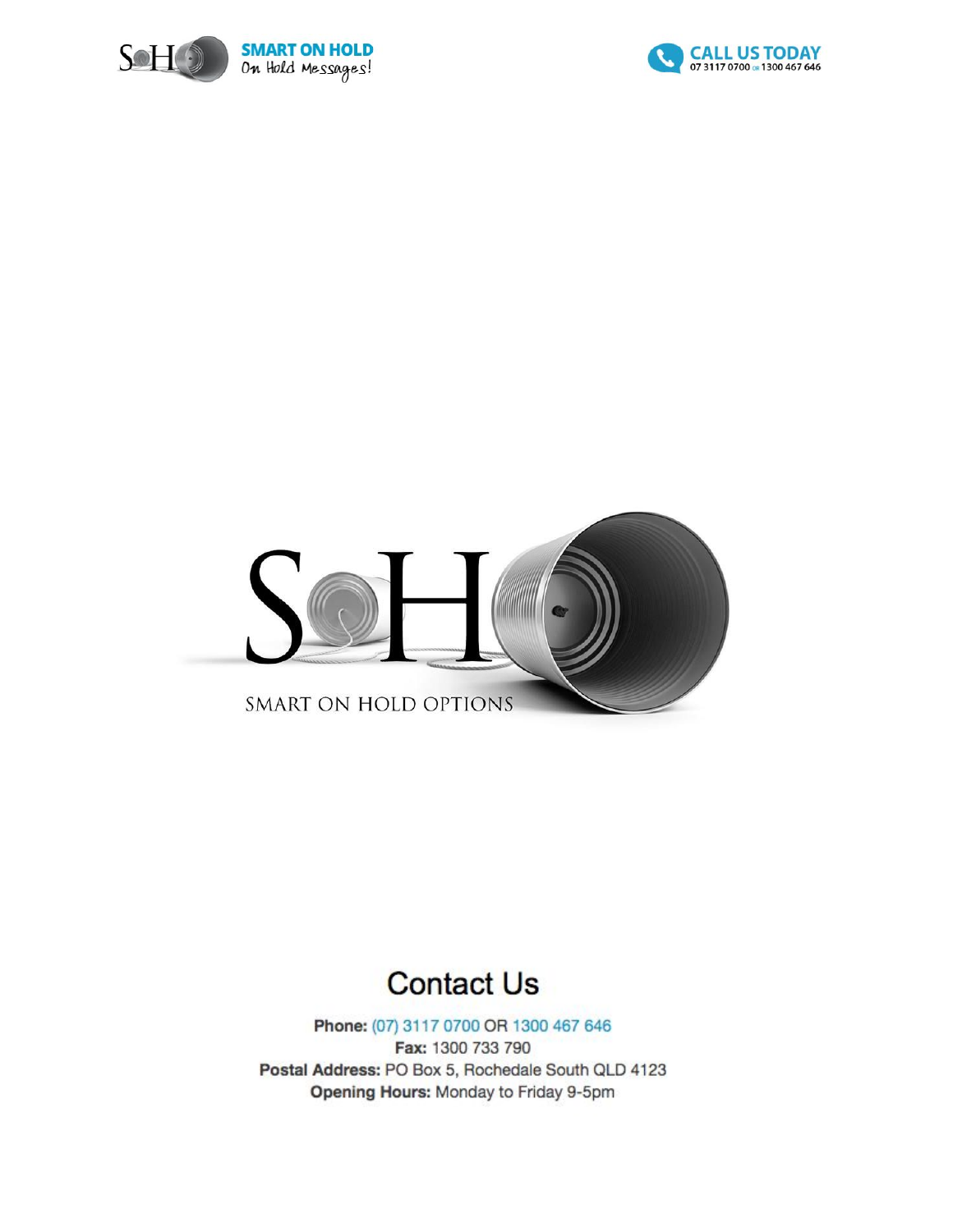

## Smart On Hold

[Smart On Hold](http://www.smartonhold.com.au/) have been providing outstanding [Messages on](http://www.smartonhold.com.au/messages-on-hold/) hold since 2003. We're becoming known as the best On Hold supplier for businesses throughout Australia. Our service and knowledge in the On Hold Messaging industry is helping businesses just like yours increase enquiries and significantly boost brand perception.

Here at Smart On Hold we provide On Hold messaging services to businesses like yours to help you:

- Generate more sales
- Boost your brand and increase goodwill
- Introduce callers to even more of your products and services, often products and services they may know you offer
- Place timely offers in front of buyers
- Put customers into buying mode, even though they were On Hold
- Sash the number of people who hang up while they're waiting to talk with your staff

And we do all of this through highly targeted On Hold Messaging!

Smart On Hold started when Founding Director and Industry Expert, Nathan Miller, was spending hours on the phone every day, calling up local businesses to talk about radio advertising packages. While making these calls he noticed something interesting. While most companies just put the radio on when he was On Hold, a handful of companies would play engaging Messages when he was waiting on their phone. He discovered that 4 things happened when he heard telephone on hold messages:

- 1. These companies created an impression of being large and professional
- 2. He learnt about them, their products and services (and more importantly, why he should use them)
- 3. He didn't hang up
- 4. He often found himself buying their products … even though he only called them up to sell them an advertising package to begin with

The impact on Nathan was profound. He discovered a way of generating more sales for businesses using On Hold Messaging.